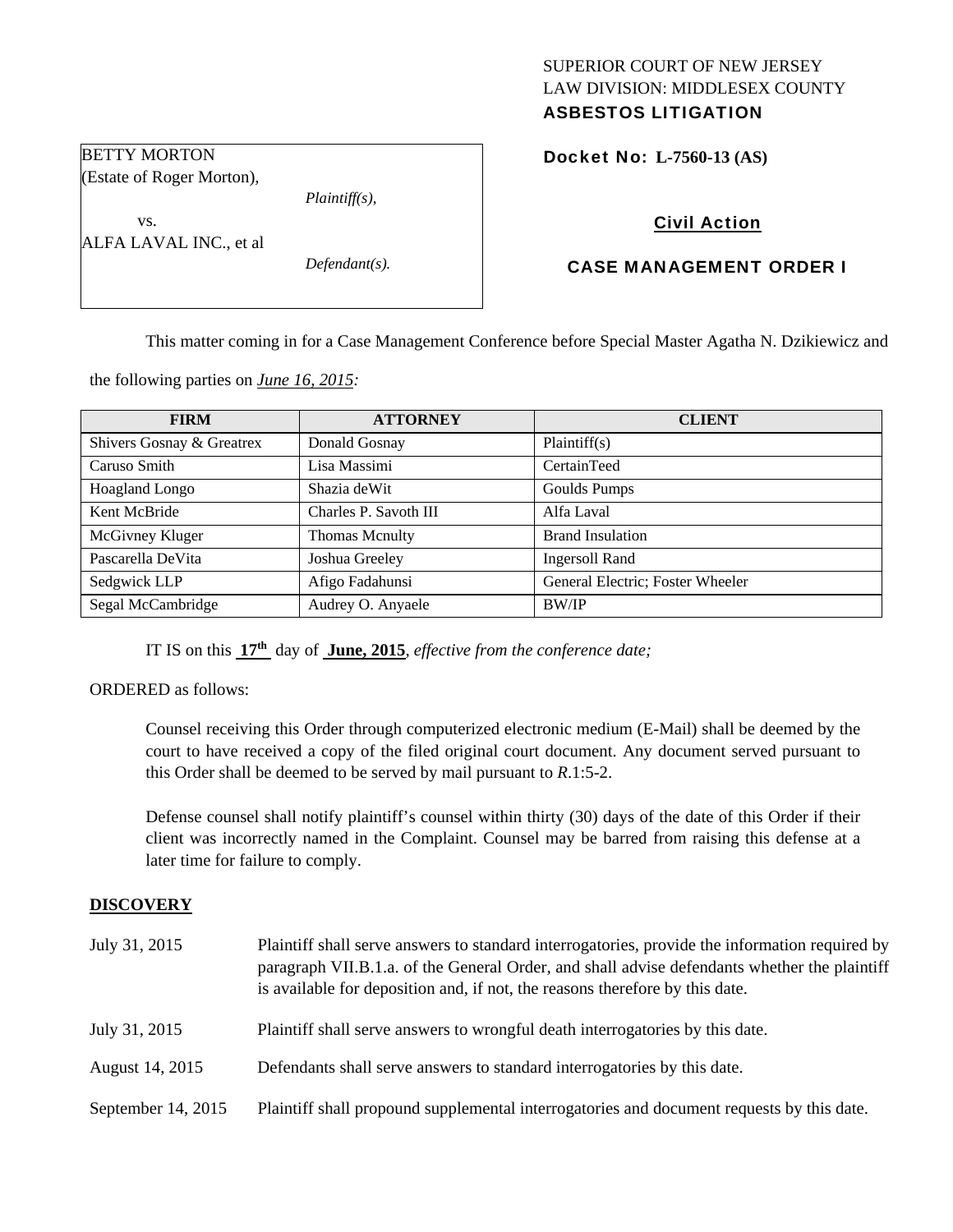| October 14, 2015   | Defendants shall serve answers to supplemental interrogatories and document requests by<br>this date.                                                                                                       |
|--------------------|-------------------------------------------------------------------------------------------------------------------------------------------------------------------------------------------------------------|
| September 14, 2015 | Defendants shall propound supplemental interrogatories and document requests by this<br>date.                                                                                                               |
| October 14, 2015   | Plaintiff shall serve answers to supplemental interrogatories and document requests by this<br>date.                                                                                                        |
| October 30, 2015   | Fact discovery, including depositions, shall be completed by this date. Plaintiff's counsel<br>shall contact the Special Master within one week of this deadline if all fact discovery is not<br>completed. |
| October 30, 2015   | Depositions of corporate representatives shall be completed by this date.                                                                                                                                   |

#### **EARLY SETTLEMENT**

November 6, 2015 Settlement demands shall be served on all counsel and the Special Master by this date.

## **SUMMARY JUDGMENT MOTION PRACTICE**

| November $6, 2015$ | Plaintiff's counsel shall advise, in writing, of intent not to oppose motions by this<br>date. |
|--------------------|------------------------------------------------------------------------------------------------|
| November 20, 2015  | Summary judgment motions shall be filed no later than this date.                               |
| December 18, 2015  | Last return date for summary judgment motions.                                                 |

## **MEDICAL DEFENSE**

- August 14, 2015 Defendants shall forward medical authorizations to plaintiff's counsel by this date.
- September 14, 2015 Plaintiff shall serve executed medical authorizations by this date.
- October 16, 2015 Plaintiff shall serve medical expert reports by this date.
- October 16, 2015 Upon request by defense counsel, plaintiff is to arrange for the transfer of pathology specimens and x-rays, if any, by this date.
- January 22, 2016 Defendants shall identify its medical experts and serve medical reports, if any, by this date. **In addition, defendants shall notify plaintiff's counsel (as well as all counsel of record) of a joinder in an expert medical defense by this date.**

#### **LIABILITY EXPERT REPORTS**

January 22, 2016 Plaintiff shall identify its liability experts and serve liability expert reports or a certified expert statement by this date or waive any opportunity to rely on liability expert testimony.

# February 22, 2016 Defendants shall identify its liability experts and serve liability expert reports, if any, by this date or waive any opportunity to rely on liability expert testimony.

\_\_\_\_\_\_\_\_\_\_\_\_\_\_\_\_\_\_\_\_\_\_\_\_\_\_\_\_\_\_\_\_\_\_\_\_\_\_\_\_\_\_\_\_\_\_\_\_\_\_\_\_\_\_\_\_\_\_\_\_\_\_\_\_\_\_\_\_\_\_\_\_\_\_\_\_\_\_\_\_\_\_\_\_\_\_\_\_\_\_\_\_\_\_\_\_\_\_\_\_\_\_\_\_\_\_\_\_\_\_